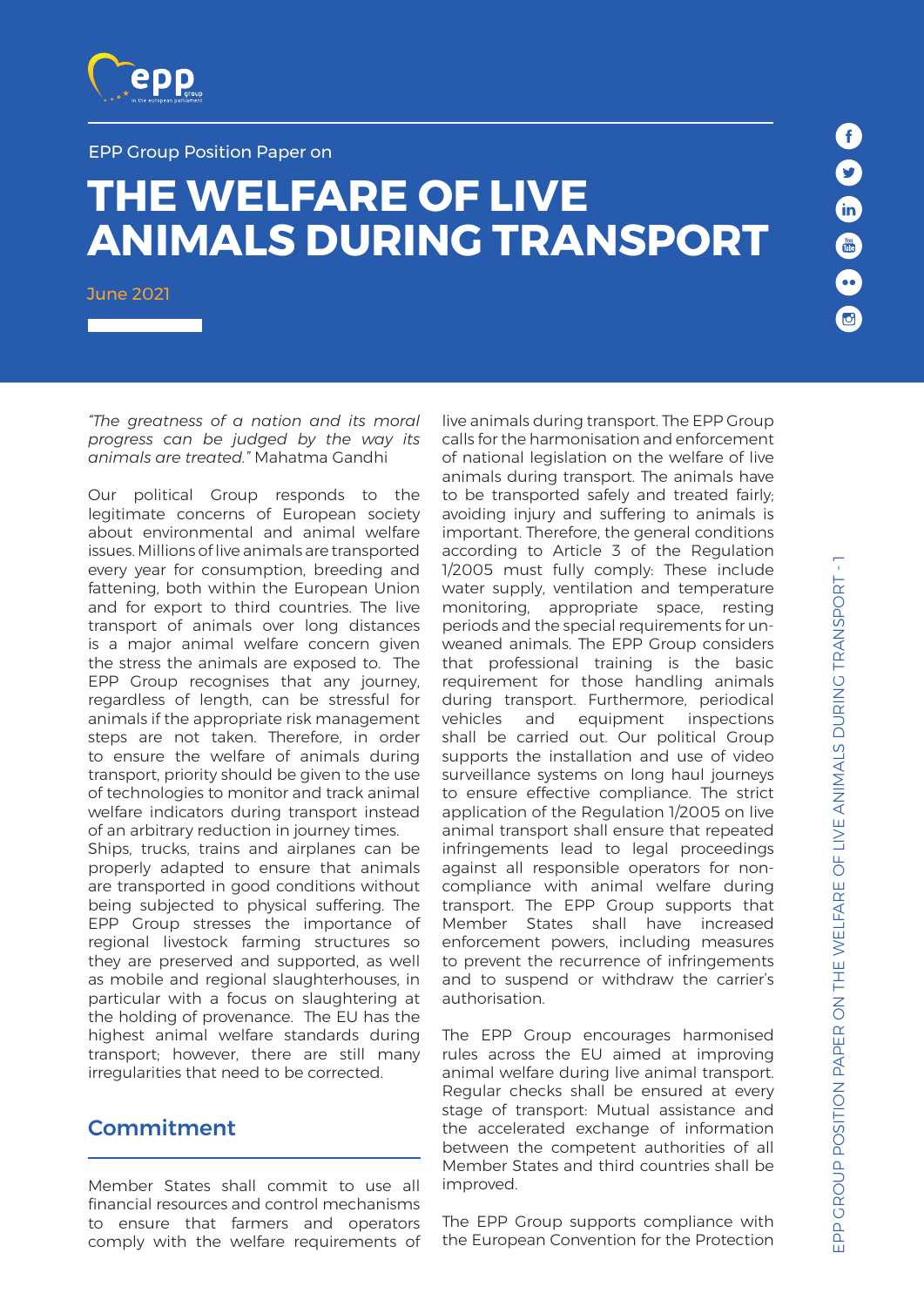of Animals kept for Farming and commits to finding solutions to the current problems in order to ensure high standards of animal welfare and to improve the transport of live animals.

# Legislative framework

According to Article 13 TFEU, the European Union and the Member States must ensure that animals are kept and transported in good conditions and they are not subject to mistreatment, abuse, pain or suffering.

The EPP Group recalls the revision and improvements needed to the existing regulation as suggested by European Parliament resolution of 14 February 2019 on the implementation of Council Regulation (EC) No 1/2005 on the protection of animals during transport.

The EU Council Conclusions on animal welfare of December 2019 called on the Commission to revise animal welfare regulations, including the transport of live animals. The EPP Group believes that any changes to Regulation 1/2005 must be science-based and draw on data from existing and ongoing studies and expertise, using the measurable animal-based welfare indicators such as physiological and behavioural indexes, wearable monitors, biochemical markers of wellbeing and simulated truck and airplane journeys. It also supports the Farm to Fork Strategy aimed at more sustainable agriculture, respect for the welfare of live animals and the roadmap to refit the concerned regulations.

### Transport of live animals within the EU

The EPP Group proposes concrete solutions to improve the transport of animals within the EU. It insists on the use of digital technologies to obtain information on animal welfare during transport. The EPP Group calls on the Commission and Member States to assure financial support for GPS equipped vehicles and digital monitoring. Interior temperature sensors and ventilation fans shall be mandatory during the long haul transport of live animals, and GPS recordings shall be accessible to Member State Competent Authorities.

The EPP Group recognises the difference between road and sea transport of animals and supports further research in the area to understand the impact of each mode of transport on animal welfare.

The EPP Group supports carrying out further research into how animal welfare can be improved during transit, such as the feeding of animals during their journey, and research into animal-based indicators of stress and wellbeing. The EPP Group also supports the creation of corridors dedicated to the transport of live animals, including rest and feeding facilities, traceability and the scheduling of journeys to avoid waiting times and loading delays.

#### Long distance transport of animals

Long distance animal transport occurs when there are limited options for slaughtering or fattening centres at regional level and because of the overproduction supported by financial tools, such as the CAP.

Long distance transport of unweaned and other vulnerable animals, such as gestation and end-of-career animals, should take into account the particular susceptibility to frailty and illnesses and comply with strict rules such as regular stops and unloading for proper feeding.

A transparent EU monitoring and reporting system is needed to both make Member States and the EU Commission fully accountable for the implementation and enforcement of the Regulation, and ensure that violations will be effectively tackle and mitigated.

Particular attention should be given to specific aspects of live animals transport to and from the EU's outermost regions.

However, priority should be given to slaughtering as close as possible to the point of production.

The slaughtering facilities, including mobile ones, in the areas with high animal concentration with a focus on slaughtering at the holding of provenance, contribute to reducing the suffering of animals, improving economic value and introducing the animal welfare label in all stages of the local food supply chain.

## Export of live animals to third countries

The EU's live animals export is mainly focused on the Middle East and North Africa. Given the preference of consumers in these regions for slaughtering animals as part of religious rituals, the export of live animals is an important economic activity and source of income for European farmers. Our priority